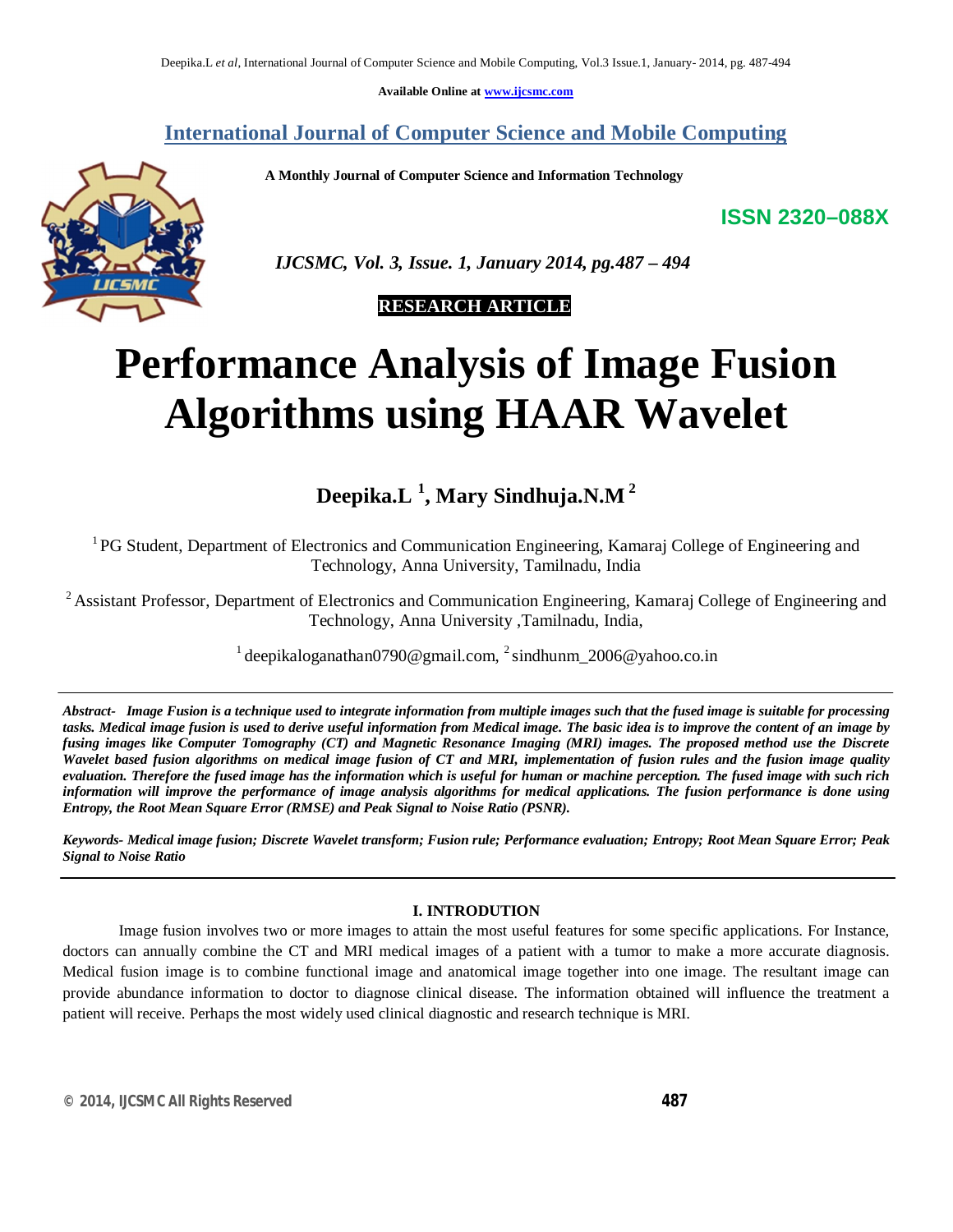In this paper, a novel approach for the fusion of computed tomography (CT) and Magnetic Resonance Images (MR) images based on wavelet transform has been presented. Different fusion rules are then performed on the Discrete Wavelet coefficients of low and high frequency portions. The registered Computer Tomography (CT) and magnetic resonance imaging (MRI) images of the same people and same spatial parts have been used for the analysis.

#### **II. DISCRETE WAVELET TRANSFORM BASED IMAGE FUSION**

The concept and theory of wavelet-based multiresolution analysis came from Mallet. The wavelet transform is a mathematical tool that can detect local features in a signal process. It also can be used to decompose two dimensional (2D) signals such as 2D gray-scale image signals into different resolution levels for multiresolution analysis Wavelet transform has been greatly used in many areas, such as texture analysis, data compression, feature detection, and image fusion.

#### **2.1 Wavelet Transform**

Wavelet transforms provide a framework in which a signal is decomposed, with each level corresponding to a coarser resolution or lower frequency band and higher frequency bands. The Discrete Wavelet Transform (DWT), which applies a twochannel filter bank (with down sampling) iteratively to the low pass band (initially the original signal). The wavelet representation consists of the low-pass band at the lowest resolution and the high-pass bands obtained at each step. This transform is invertible and non-redundant. In wavelet analysis, wavelet transform divides the image signal into wavelets representing each pixel of the original image as coefficients. Discrete Wavelet Transform can be obtained by multiplying wavelet functions  $\psi(t)$  and scaling function  $\varphi(t)$ .

$$
\psi(t) = \sum_{k=-\infty}^{\infty} q_k \varphi(2t - k) \qquad (1) \qquad \varphi(t) = \sum_{k=-\infty}^{\infty} p_k \varphi(2t - k) \qquad (2)
$$



#### Fig.1 Wavelet Transform based image fusion

The 2D image signals are broken down by a layer by layer decomposition process. Four frequency bands, namely (A) Low-Low (B) Low-High (C) High-Low (D) high-High are obtained after first level of decomposition. The next level of de-composition is obtained by applying a recursive decomposition procedure applied to the Low-Low band of the current decomposition stage. Thus, N-level decomposition will finally result into 3N+1 different frequency bands including 3N high frequency bands and one Low-Low frequency band.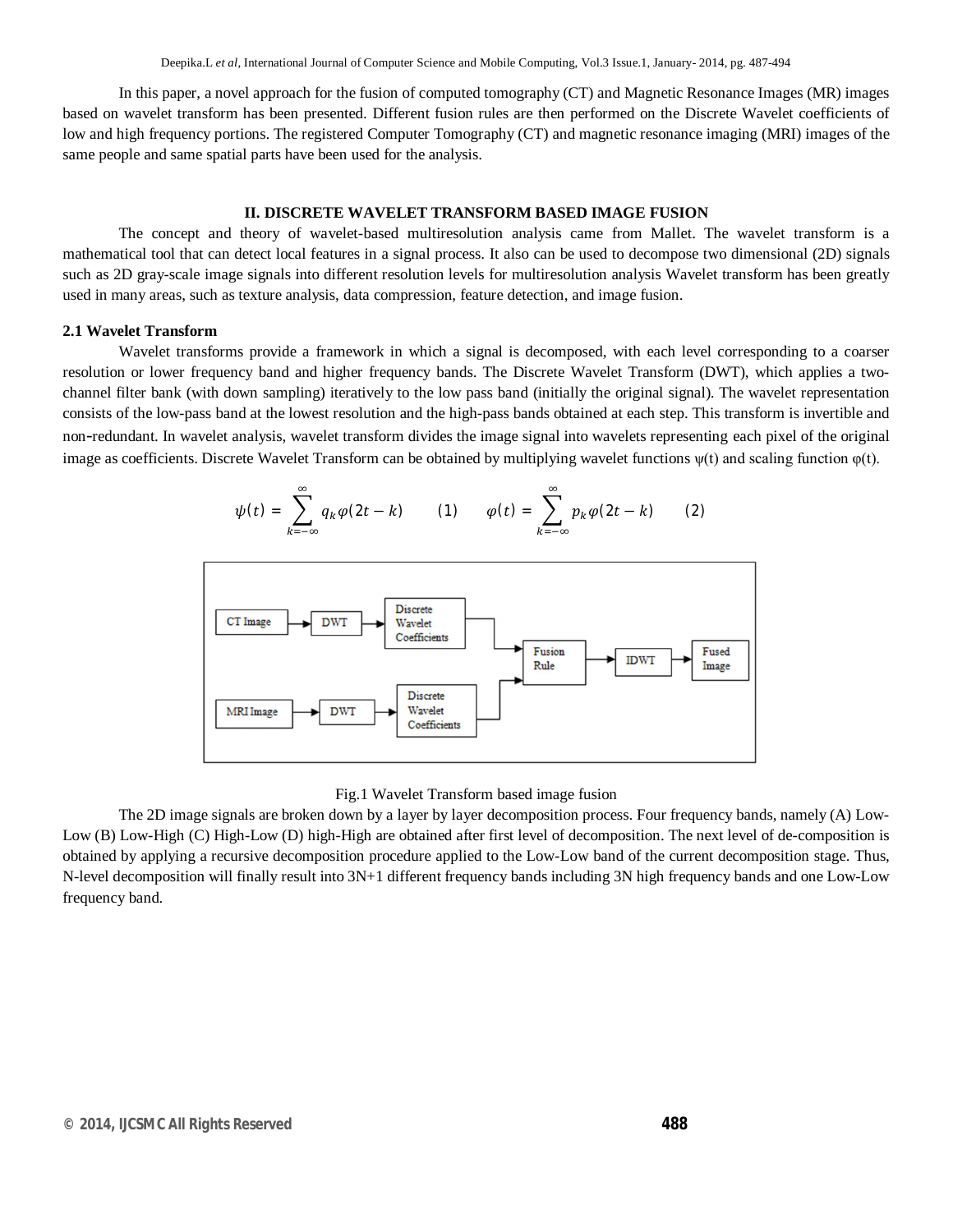

Fig.2 Subband Distribution of Discrete Wavelet Transform for level

## **2.2 Haar Wavelet Transform**

 The Haar transform is one of the simplest Wavelet Transforms. The attracting features of the Haar transform, including fast for implementation and used in computer engineering applications, such as signal and image compression. Haar wavelet is a sequence of rescaled "square-shaped" functions which together form a wavelet family or basis. Wavelet analysis is similar to Fourier analysis in that it allows a target function over an interval to be represented in terms of an orthonormal function basis. The Haar sequence is now recognized as the first known wavelet basis.

The Haar wavelet's mother wavelet function  $\psi(t)$  can be described as

$$
\psi(t) = \begin{cases} 1 & 0 \le t < 1/2, \\ -1 & 1/2 \le t < 1, \\ 0 & \text{otherwise} \end{cases}
$$
 (3)

Its Scaling Function  $\varphi(t)$  can be described as

$$
\varphi(t) = \begin{cases} 1 & 0 \le t < 1, \\ 0 & \text{otherwise} \end{cases} \tag{4}
$$

#### **2.3 MRI and CT Analysis**

The paper forms fused images of CT and MRI image. Fused images can be created by combining information from multiple modalities, such as Magnetic Resonance Image (MRI) and Computed Tomography (CT).CT images are used more often to ascertain differences in tissue density depending upon their ability to block X-rays while MRI provides good contrast between the different soft tissues of the body, which make it especially useful in detecting brain tissues, and cancers. The fused image from multiple images produce an image which contains combined complementary and redundant information provided by both the source images i.e. the size of the tumor, the location through the various pixel values of the gray scale images, hence resulting into better visibility of tumor.

#### **III. IMAGE FUSION ALGORITHMS**

The set of image fusion algorithms used to obtain an image with every object in focus, a multi-focus image fusion is required to fuse the images, giving a better view for human or machine perception. The image fusion methods used in the proposed work are discussed below:

#### **3.1 Simple Average method**

The value of the pixel of each image is taken and added. This sum is then divided by 2 to obtain the average. The average value is assigned to the corresponding pixel of the output image. The pixels in the resultant fused image are obtained by taking average of the every corresponding pixel in the input images.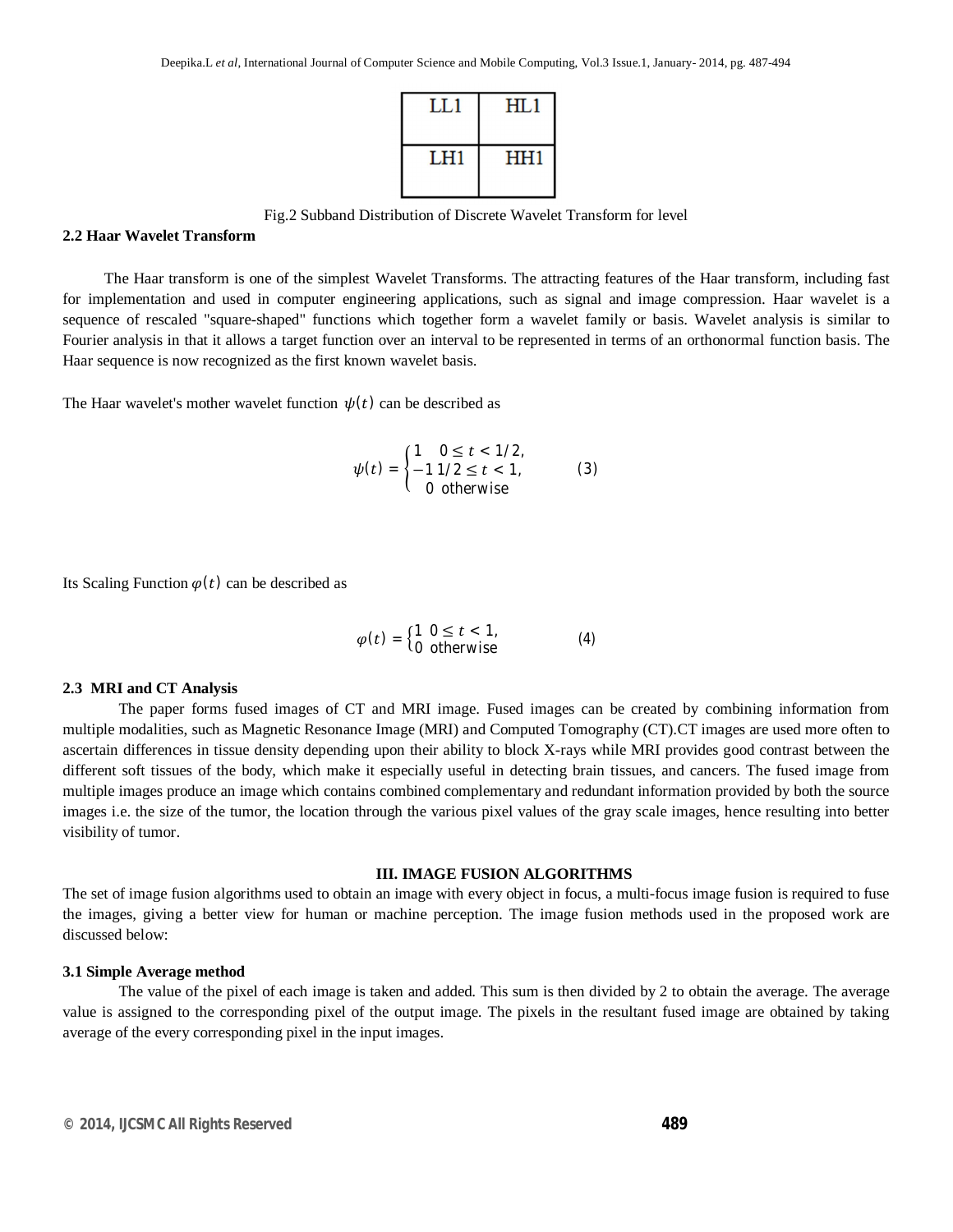#### **3.2 Maximum selection method**

For every corresponding pixel in the input images, the pixel with the Maximum intensity is selected. The resultant pixel is used to obtain a fused image. Resulting in highly focused image output obtained from the input image as compared to average method.

#### **3.3 Minimum selection method**

For every corresponding pixel in the input images, the pixel with the Minimum intensity is selected. The resultant pixel is used to obtain a fused image. Images with dark shades would generate a good fusion image with this method.

#### **3.4 Principal Component Analysis**

Principal component analysis (PCA) is a vector space transform often used to reduce multidimensional data sets to lower dimensions for analysis. PCA algorithm involves the following steps for fusion.

1. Generate the column vectors, from the input image matrices.

- 2. Calculate the covariance matrix of the two column vectors formed in 1
- 3. The diagonal elements of the 2x2 covariance vector should contain the variance of each column vector with itself.

4. Calculate the Eigen values and the Eigen vectors of the covariance matrix

5. Normalize the column vector corresponding to the larger Eigen value by dividing each element with mean of the Eigen vector.

6. The values of the normalized Eigen vector act as the weight values which are respectively Multiplied with each pixel of the input images.

7. Sum of the two scaled matrices calculated in step 6 will be the fused image matrix.

#### **3.5 Laplacian Pyramid method**

An image pyramid consists of a set of low pass or band pass copies of an image, each copy representing pattern information of a different scale. The idea is to construct the pyramid transform of the fused image from the pyramid transforms of the source images, and then inverse pyramid transform is performed to obtain the fused image.

The three major phases for pyramid transform are

- Decomposition
- Formation of the initial image for recomposition.
- Recomposition

Decomposition is the process where a pyramid is generated successively at each level of the fusion. The number of levels of fusion is pre decided. Recomposition is the process in which the resultant image is finally developed from the pyramids formed at each level of decomposition.

The Laplacian pyramid method steps are discussed below.

- 1. Perform Low pass filtering using
- 2. w=1/16', 4/16', 6/16', 4/16', 1/16
- 3. Subtract the low pass filtered input images and form the pyramid.
- 4. Decimate the input image matrices by halving the number of rows and columns (we did by neglecting every alternate row and column).
	- a. The recomposition phase would include steps:
- 5. Undecimate the image matrix by duplicating every row and column.
- 6. Perform Low pass filtering with 2\*W.
- 7. Matrix addition of the same with the pyramid formed in the corresponding level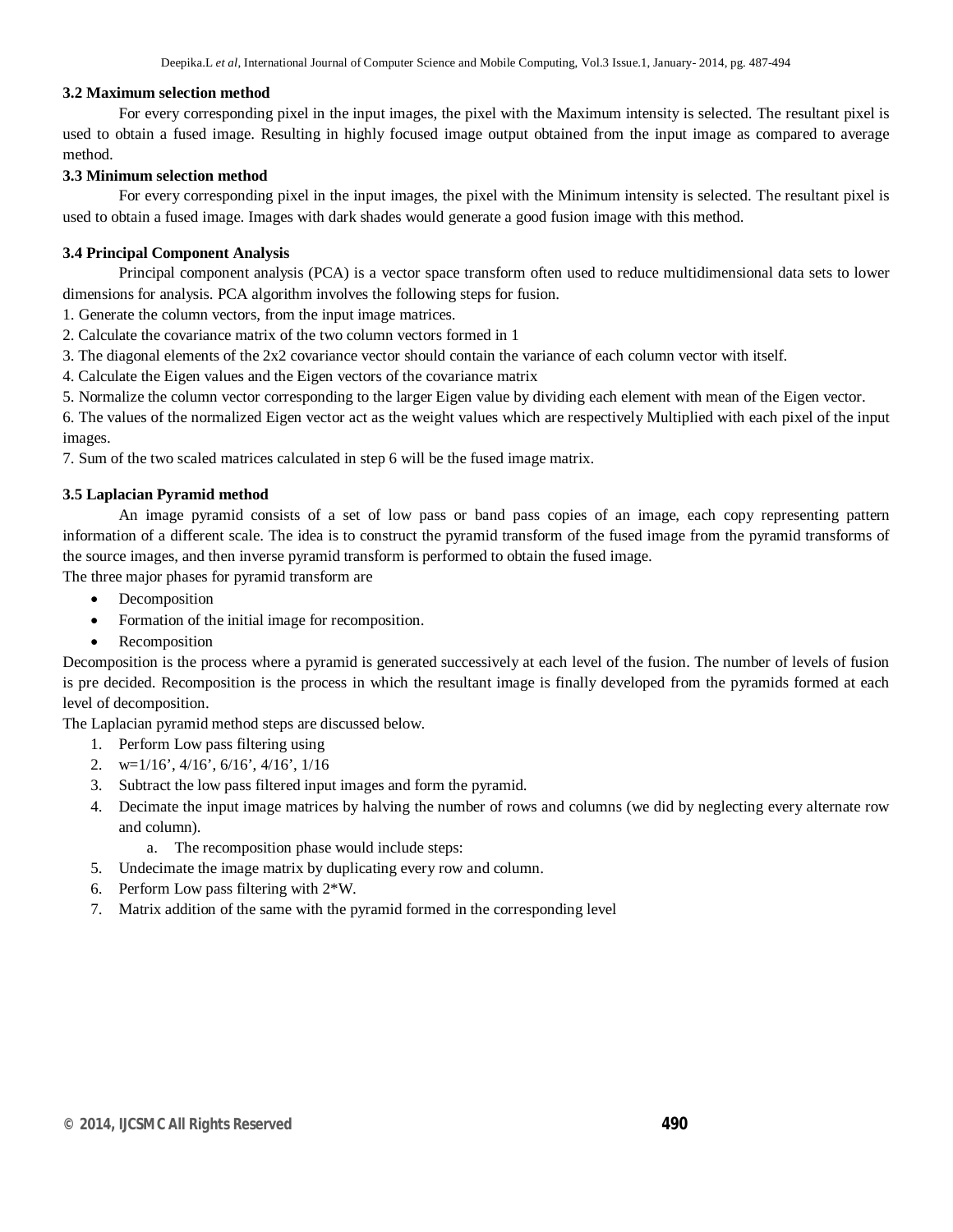#### **IV. PERFORMANCE METRICS**

Image fusion performance can be divided into two categories one with and one without reference images. In the present work, the performance measures are used to evaluate the performance of various fusion methods such as Simple average Method , Maximum Selection Method , Minimum Selection Method. MR and CT images are taken as the reference image in the calculation of performance metric values.

## **4.1 Entropy (H)**

The Entropy (H) is the measure of information content in an image. The maximum value of entropy can be produced when each gray level of the whole range has the same frequency. If entropy of fused image is higher than parent image then it indicates that the fused image contains more information.

 $H = -\sum_{g=0}^{l-1} p(g) \log_2 p(g)$  (5) where  $p(g)$  parent image.

#### **4.2 Root Mean Square Error (RMSE)**

A commonly used reference based assessment metric is the Root Mean Square Error (RMSE). The RMSE between a reference image, R, and a fused image, F, is given by the following equation:

$$
RMSE = \sqrt{1/MN\sum R(m,n) - F(m,n)})^2 \qquad (6)
$$

where R(m,n) and F(m,n) are the reference (CT or MR) and fused images, respectively, and M and N are image dimensions. Smaller the value of the RMSE, better the performance of the fusion algorithm.

#### **4.3 Peak Signal to Noise Ratio (PSNR)**

PSNR is the ratio between the maximum possible power of a signal and the power of corrupting noise that affects the fidelity of its representation. The PSNR of the fusion result is defined as follows:

$$
PSNR = 10 \times \log\left(\frac{(fmax)^2}{(RMSE)^2}\right) \tag{7}
$$

where fmax is the maximum gray scale value of the pixels in the fused image. Higher the value of the PSNR, better the performance of the fusion algorithm.

#### **V. EXPERIMENTAL RESULTS**

MR and CT images are taken as the source images.Figure.3 (a) shows the bone information and Figure.3 (b) displays the soft tissues information.



Fig.3 (a) CT Image Fig.3 (b) MRI image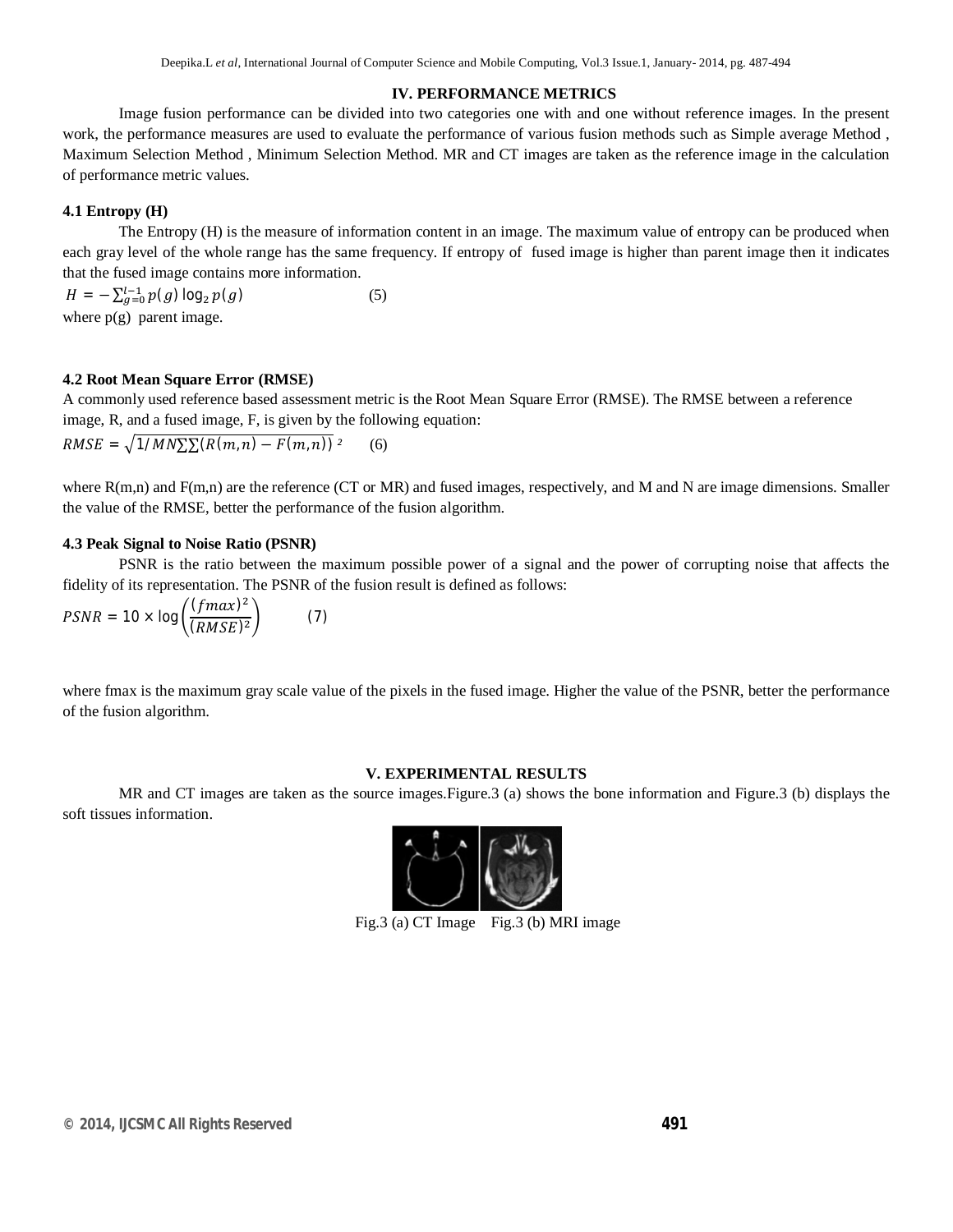| <b>Methods</b>                     | <b>Result</b> |  |  |
|------------------------------------|---------------|--|--|
| Simple Average Method              |               |  |  |
| <b>Maximum Selection</b><br>Method |               |  |  |
| <b>Minimum Selection</b><br>Method |               |  |  |
| Principle component<br>Analysis    |               |  |  |
| Laplacian Pyramid                  |               |  |  |

Table 1 Output for various Fusions Methods

Table 2 Image Fusion Metrics

| <b>Methods</b>       | <b>Entropy</b> | <b>RMSE</b> | <b>PSNR</b> |
|----------------------|----------------|-------------|-------------|
| Simple Average       | 8.6800         | 0.04        | 28.89       |
| Maximum<br>Selection | 10.1291        | 0.05        | 30.81       |
| Minimum<br>Selection | 9.3199         | 0.06        | 31.31       |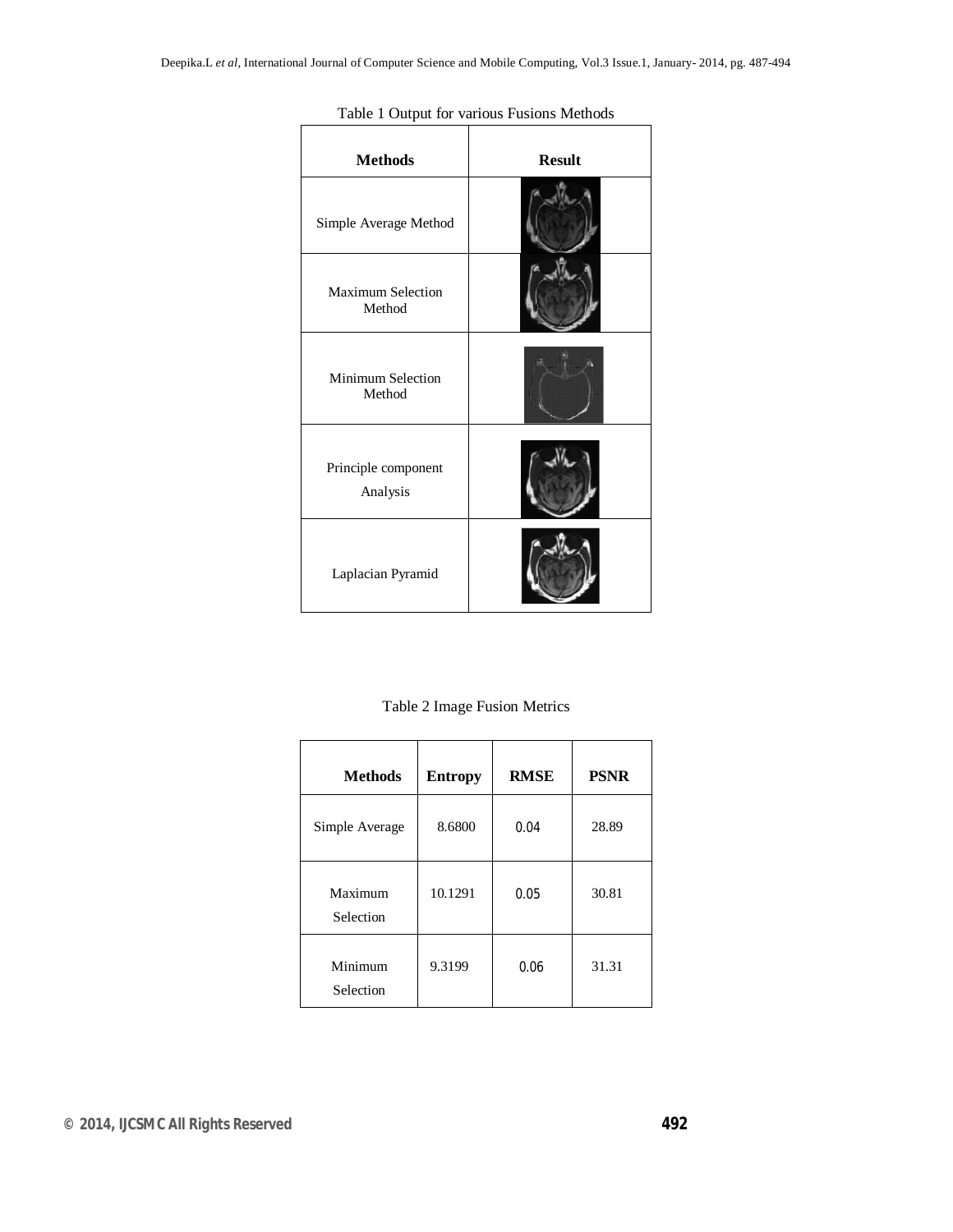| Principle<br>Component<br>Analysis | 10.090   | 0.04 | 28.94  |
|------------------------------------|----------|------|--------|
| Laplacian<br>Pyramid               | 12.66337 | 0.03 | 57.922 |

# **VI. CONCLUSION**

Image fusion seeks to combine information from different images. It integrates complementary information to give a better visual picture of a scenario, suitable for processing. Wavelet transform provide a framework in which an image is decomposed, with each level corresponding to a coarser resolution band. The wavelet sharpened images have a very good spectral quality. Thus the two different modality images are fused using the various fusion rules based on the Discrete Wavelet Transform. Moreover the difference in performance of the various fusion methods is clearly exhibited using three performance measures.

## REFERENCES

[1] T.S.Anand, K.Narasimhan, P.Saravanan "Performance Evaluation of Image Fusion Using the Multi-Wavelet and Curvelet Transforms" IEEE - International Conference On Advances In Engineering, Science And Management(ICAESM-20 12) March 2012

[2] CYN Dwith ,Vivek Angoth,Amarjot Singh " Wavelet Based Image Fusion for Detection of Brain Tumor "I.J. Image, Graphics and Signal Processing, 2013 .

[3] Kiran Parmar, Rahul K Kher, Falgun N Thakkar "Analysis of CT and MRI Image Fusion using Wavelet Transform" International Conference on Communication Systems and Network Technologies 2012.

[4] R.J.Sapkal, S.M.Kulkarni "Image Fusion based on Wavelet Transform for Medical Application" International Journal of Engineering Research and Applications ISSN: 2248-9622 Vol. 2, Issue 5, September- October 2012.

[5] Shivsubramani Krishnamoorthy, K.P.Soman"Implementation and Comparative Study of Image Fusion Algorithms" International Journal of Computer Applications (0975 8887) Volume 9– No.2, November 2010.

[6] Zhang, Y., Hong, "An IHS and wavelet integrated approach to improve pan-sharpening visual quality of natural colour "IKONOS and QuickBird images. Information Fusion 6 (3), 2005.

[7] M. Sonka, J. M. Fitzpatrick: "Handbook of Medical Imaging -Processing and Analysis" I.N. IEEE Trans. Med. Imaging 20(3), 2001.

[8] Yijian Pei, Jiang Yu, Huayu Zhou, Guanghui Cai, "The Improved Wavelet Transform Based Image Fusion Algorithm And The Quality Assessment",3rd IEEE International Congress on Image and signal processing,2010.

[9] Yong yang, "Multimodal Medical Image Fusion Through A New DWT Based Technique", IEEE Trans on medical imaging , vol 10,No 13.2010.